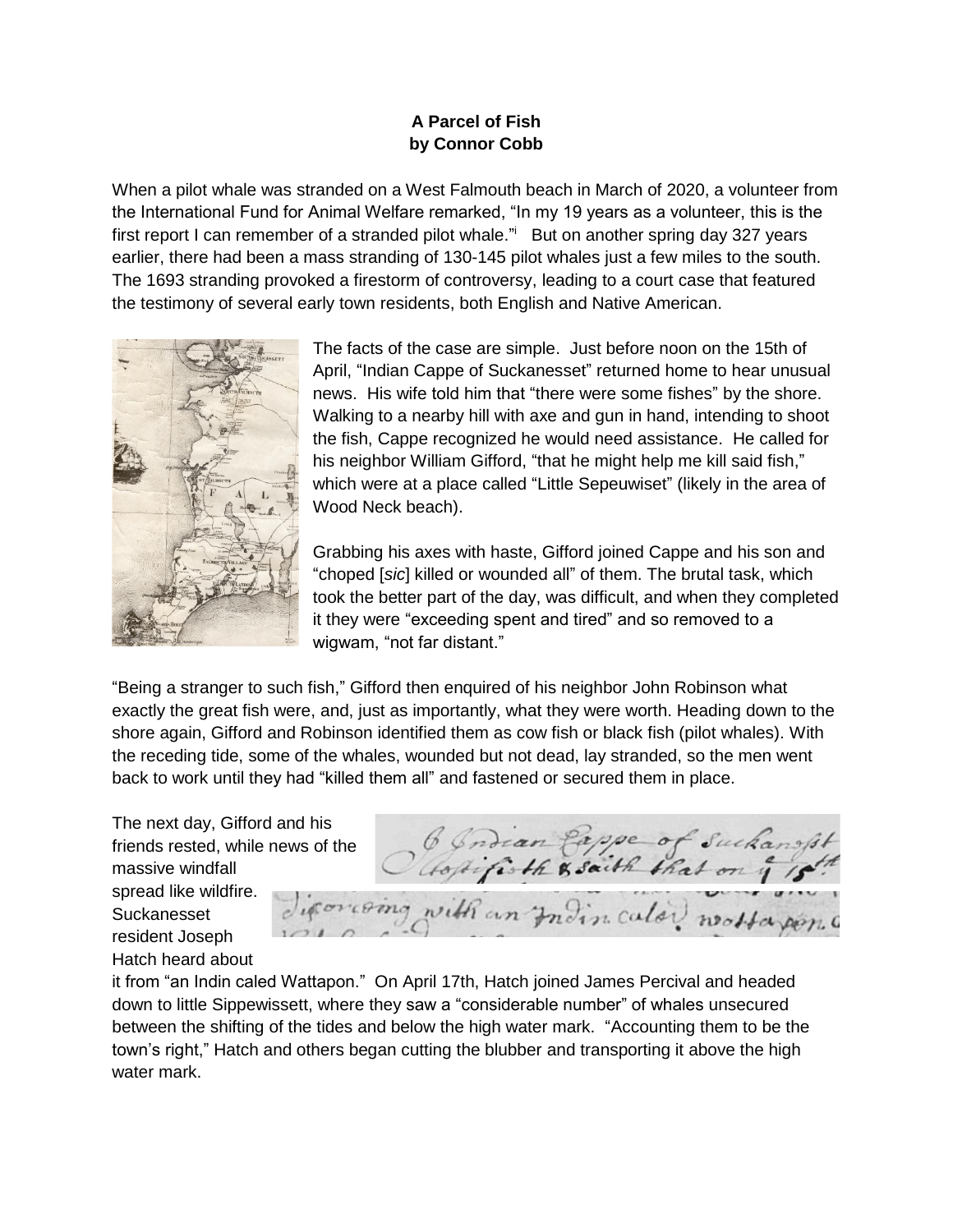The next day, April 18, William Gifford arrived on site and "forbade them working upon" the fish. They were his property, he claimed, as their demise was his own work. Gifford's family history may have led him to distrust all town governments. When he was a child, his family had been persecuted by Sandwich officials for their Quaker beliefs. Now the town of Falmouth, newly incorporated in 1686, was encroaching on his rights, as he saw it. This small town dispute spiraled into a court case that found its way to the highest court of the Massachusetts Bay Colony.<sup>ii</sup>

Meanwhile, recognizing that if nothing was done with the whales, the valuable blubber and oil would go to waste, Major Wait Winthrop (onetime owner of Naushon island) intervened. In a letter to the selectmen of Suckanesset, Winthrop wrote to "requier you to take all said fish into your custody."



An arrest warrant for William Gifford was filed. He

countered with claims of trespass and loss of 300 pounds. The selectmen (Samuel Lewis, William Weeks, and Thomas Bowerman) were summoned to answer Gifford's claims. Over the course of a year, the case climbed from the county court to the colony level, with testimonies accruing from 15 different individuals, all men between the ages of 17 and 63. These witnesses often presented contradictory accounts.

The case is remarkable not only for its proof of a massive pilot whale stranding, but also for what it says about the coexistence of Natives and colonists more than 30 years after the first white settlement. While traces of Native American presence in Falmouth can be uncovered in Falmouth Historical Society's archives, there's barely an account that shares more than a few words. The testimony in this case adds to our base of knowledge, and raises further questions.

How friendly were Cappe and Gifford, or Hatch and Wattapon? Colonists and natives were talking to each other, but in what language? Was Cappe's court testimony given in English? Native-colonist relations elsewhere in New England deteriorated after King Philip's war (1675- 1678), shifting away from a tense coexistence towards a far more hostile relationship. Did the relationship between the Suckanesset residents follow the same pattern?

In short, it's difficult to tell. Some degree of trust and understanding must have existed for Cappe and Gifford to remove to a wigwam after their work and recover together. With a paucity of evidence it's a challenge to draw sweeping conclusions about inter-communal relations, but Cappe and Gifford's moment of cooperation is worthy of note.

In March 1694, ii a Plymouth jury ruled in Gifford's favor, awarding him 131 pounds plus court costs. This verdict was confirmed at a Superior Court session held in Bristol six months later. The selectmen appealed to the governor's council and were granted a new trial in October 1695, but the court file contains no evidence of further action on the case.